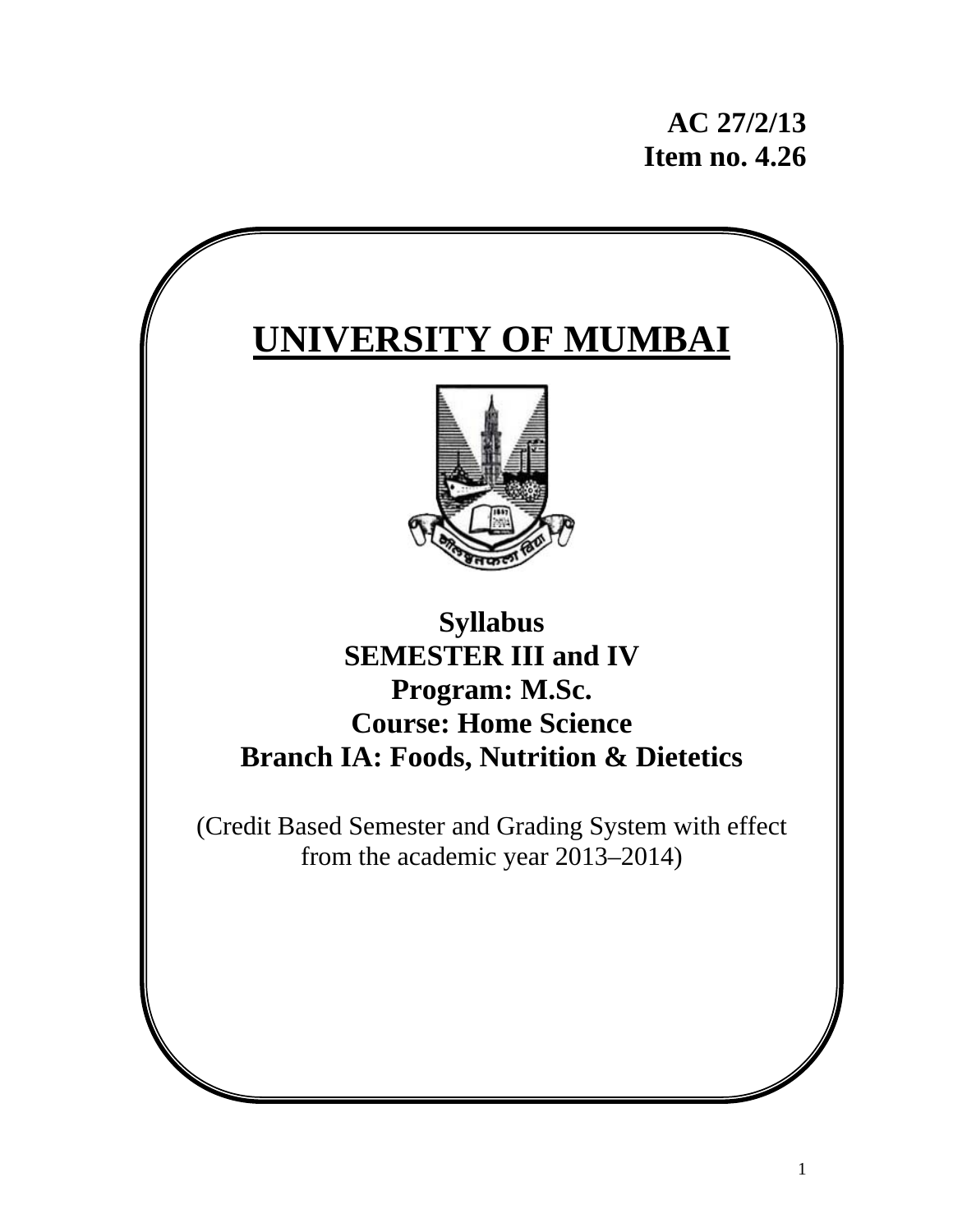#### **M.Sc. (HOME SCIENCE) BRANCH IA: FOODS, NUTRITION & DIETETICS**

## **Credit Based Semester and Grading System**

## **Semester III**

| <b>Course</b><br>Code | Title                                                | <b>Internal</b><br><b>Marks</b> | <b>Semester End</b><br><b>Examination</b> | <b>Total</b><br><b>Marks</b> | Periods /<br>week | <b>Credits</b>              |
|-----------------------|------------------------------------------------------|---------------------------------|-------------------------------------------|------------------------------|-------------------|-----------------------------|
| PSHSIA301             | Advances in Human<br><b>Nutrition</b>                | 40                              | 60                                        | 100                          | 3                 | 4                           |
| PSHSIA302             | Clinical Nutrition &<br><b>Therapeutic Dietetics</b> | 40                              | 60                                        | 100                          | 3                 | 4                           |
| PSHSIA303             | <b>Public Health Nutrition</b>                       | 30                              | 45                                        | 75                           | 2                 | 3                           |
| PSHSIA304             | Management – Manpower $\&$<br>Marketing              | 30                              | 45                                        | 75                           | $\overline{2}$    | 3                           |
| PSHSIAP301            | Therapeutic Dietetics<br>Planning<br>Preparation     |                                 | 50<br>50                                  | 100                          | 3                 | $\mathcal{D}_{\mathcal{L}}$ |
| PSHSIAP302            | Dissertation                                         | 100                             | 50                                        | 150                          | 10                | 8                           |
|                       | Total                                                |                                 |                                           | 600                          | 23                | 24                          |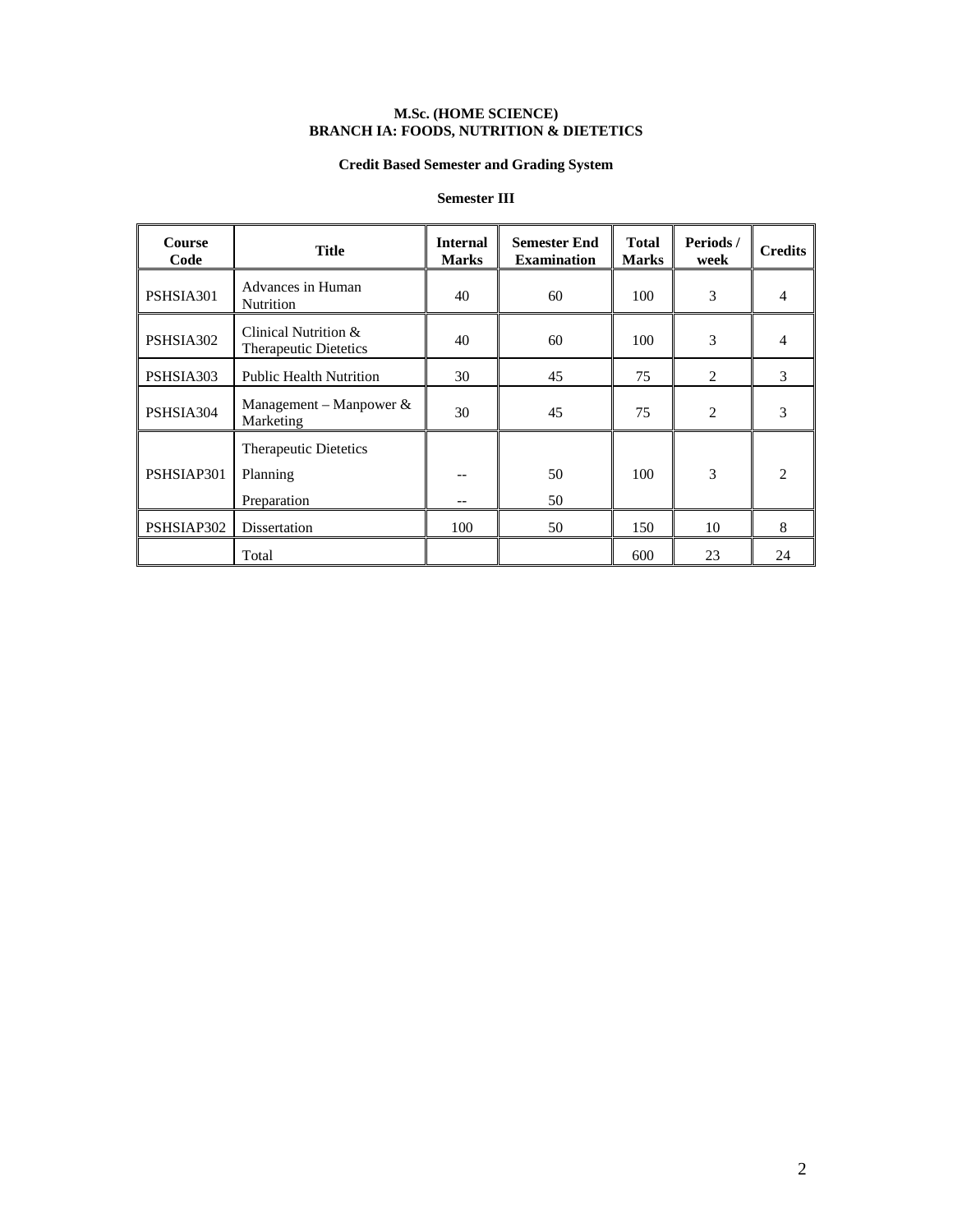| Course Code | Title                              | <b>Periods/week</b> | <b>Marks</b> | `redits |
|-------------|------------------------------------|---------------------|--------------|---------|
| PSHSIA301   | <b>ADVANCES IN HUMAN NUTRITION</b> |                     | 100          |         |

- To understand the influence of nutrition on human growth and development.
- To study about the nutritional requirements and adaptations by the human body.
- To update knowledge in the area of human nutrition.

| <b>Course Content</b> |                                                                          | <b>Periods</b> |
|-----------------------|--------------------------------------------------------------------------|----------------|
| Unit I                | Contemporary issues in macronutrient metabolism and regulatory nutrients | 15             |
|                       | Water and Micronutrients                                                 |                |
| Unit II               | <b>Growth and Development</b>                                            | 15             |
|                       | General aspects of Human Growth                                          |                |
|                       | Cellular and Physical Growth                                             |                |
|                       | Impact of Nutrients on Growth and Development                            |                |
|                       | Nutrition and Brain; Neurotransmitters and nutrients                     |                |
|                       | Effect of nutrition on neuronal development                              |                |
| Unit III              | <b>Human Body Composition</b>                                            | 15             |
|                       | Changes during lifecycle                                                 |                |
|                       | <b>Nutritional Requirements</b>                                          |                |
|                       | Energy                                                                   |                |
|                       | Macro and Micro nutrients                                                |                |
|                       | Methods of determining RDAs                                              |                |
|                       | Concerns of RDAs for vulnerable groups of population                     |                |
|                       | Nutritional requirements for special conditions                          |                |
|                       | Extreme climatic conditions and High altitude and space nutrition        |                |

#### **References**

Benordot, D. (1999) *Nutrition for serious athletes and advanced guide to foods, fluids and supplements for training and performance champaign* IL. Human Kinetic.

Grodd, J.L. and Gropper, S.S. (1999) *Advanced Nutrition and human metabolism*. Belmount CA Wodworth/ Thomson learning.

Judith E. Broch (1998*) Nutrition Now*, West/wadsworth International Thomson Pub. Co.

Williams, Cand Devlin, T.J. (1992) *Foods nutrition and sports performance* E and N Sposs I Ed.

Goodhart R.S.S and Shils, M.E (1998) *Modern nutrition in health and disease*. Philadelphia Lea and Febiger. Stipanuk Martha H. 2006 *Biochemical, physiological, molecular aspects of human nutrition* – Saunders Elsevier.

Paul, I, Turner, E.R., Ross, Don – 2006 (2nd ed.) *Discovering Nutrition* – Jones and Bartlett Publishers – Canada.

Geissler, C., Powers, H (11<sup>th</sup> ed.) (2005) *Human Nutrition* ELSEVIER Churchill Livinstone ISBN Zegler, E.E and Filer, L.J. (1996) *Present knowledge in nutrition*. Washington D.C. International Life Sciences Institute

| <b>Course Code</b> | Title                                                         | Periods/week | <b>Marks</b> | Credits |
|--------------------|---------------------------------------------------------------|--------------|--------------|---------|
| PSHSIA302          | <b>CLINICAL NUTRITION AND</b><br><b>THERAPEUTIC DIETETICS</b> |              | 100          |         |

#### **Objectives**

- To provide students with an overview of the physiology and functions of different organ system.
- To expose students to the nutritional care process, the role of a nutritionist and the methods employed in nutrition provision and intervention.
- To impart an indepth knowledge regarding prevalence, etiology, diagnosis, pathophysiology, drug nutrient interactions, gene – nutrient interactions and medical, nutritional and lifestyle management in different disease conditions.
- To enable students to focus on: advancements in clinical nutrition, emerging modes of therapy and intervention and ongoing research in the field.
- To emphasise the role of nutrition in the prevention of chronic disease.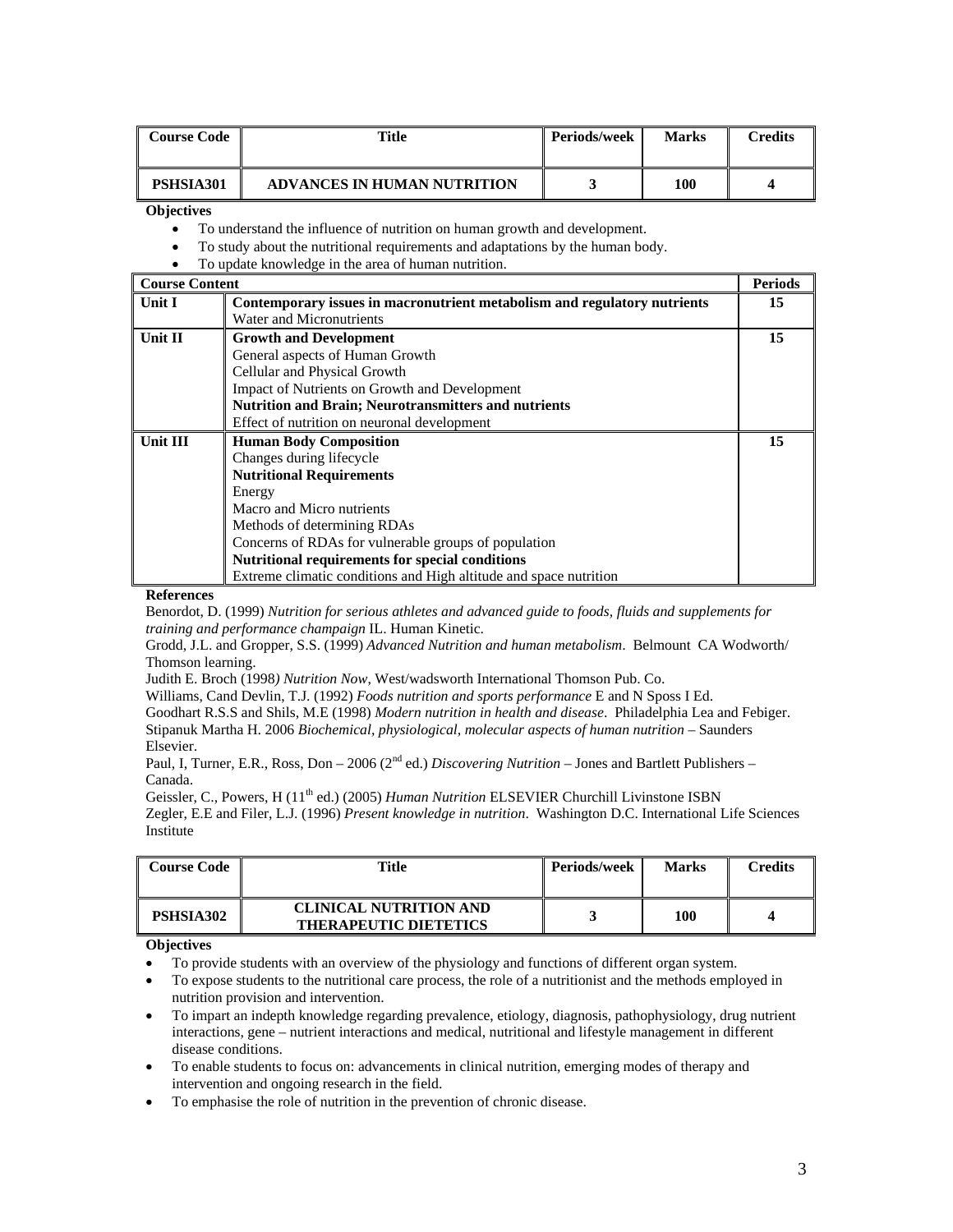All diseases (acute and chronic) will be discussed with reference to the following topics:-

- Physiology and functions of the organ system.
- Etiology, risk factors, Diagnosis, classification, Pathophysiology.
- Management Medical
	- o Nutritional Lifestyle and exercise
	- o Surgical (wherever applicable)
- Drug nutrient interactions
- Gene nutrient interactions
- Advances and trends in research in the disease conditions.
- Available supplements and neutraceuticals a study of dosage and efficacy.

| <b>Course Content</b> |                                                  | <b>Periods</b> |
|-----------------------|--------------------------------------------------|----------------|
| <b>Unit I</b>         | Disorders of the GI system                       | 15             |
|                       | <b>Gastro Intestinal system</b>                  |                |
|                       | Physiology                                       |                |
|                       | Dental Health                                    |                |
|                       | GERD and esophagitis                             |                |
|                       | Gastropareisis and Gastritis                     |                |
|                       | Peptic Ulcers                                    |                |
|                       | Intestinal symptoms - overview                   |                |
|                       | <b>Gluten Induced Enteropathy</b>                |                |
|                       | Lactose intolerance                              |                |
|                       | <b>Inflammatory bowel Disease</b>                |                |
|                       | Short Bowel Syndrome                             |                |
|                       | Irritable Bowel Syndrome                         |                |
|                       | Diverticulitis and Haemorroids                   |                |
| Unit II               | Diseases of the Liver, Pancreas and Gall bladder | 15             |
|                       | <b>Liver Diseases</b>                            |                |
|                       | Physiology                                       |                |
|                       | <b>Assessment of Liver Function</b>              |                |
|                       | Hepatitis                                        |                |
|                       | Cirrhosis                                        |                |
|                       | Effects of alcohol on the Liver                  |                |
|                       | Hepatic Encephalopathy                           |                |
|                       | Liver Transplant                                 |                |
|                       | Wilson's Disease                                 |                |
|                       | <b>Diseases of the Gall Bladder</b>              |                |
|                       | Physiology                                       |                |
|                       | Cholecystitis                                    |                |
|                       | Dyskinesia                                       |                |
|                       | Cholelithiasis                                   |                |
|                       | <b>Diseases of the Pancreas</b>                  |                |
|                       | Physiology                                       |                |
|                       | Acute and Chronic Pancreatitis                   |                |
|                       | Pancreatic Cancer                                |                |
| Unit III              | <b>Bone Health</b>                               | 15             |
|                       | Physiology                                       |                |
|                       | Nutrients involved in bone health                |                |
|                       | Osteoporosis and Osteomalacia                    |                |
|                       | Osteoarthritis and Gout                          |                |
|                       | <b>Rheumatoid Arthritis</b>                      |                |

**References** 

Gibney J.M.,(2005). *Clinical Nutrition* Blackwell Publishing House.

King K. (2003). *Nutrition Therapy* 2<sup>nd</sup> ed. Helm Publishing, Texas

Bendich.A (1997). *Preventive Nutrition* Humana Press

Burke .L (2006). *Clinical Sports Nutrition* 3rd ed. Mc Graw Hill Co

Mc Ardle.W (2005). *Sports and Exercise Nutrition*, 2<sup>nd</sup> ed. Lippincot Williams and Wilkins

Peckenpaugh .N (2003). Nutrition Essentials and Diet Therapy. 9<sup>th</sup> ed. Saunders Pub Co.

Blackwell Scientific Publication (1994). *Manual Of Dietetic Practice*.2nd ed.

Brown .J. (2002). *Nutrition Through The Lifecycle*. Wadsworth Pub Co.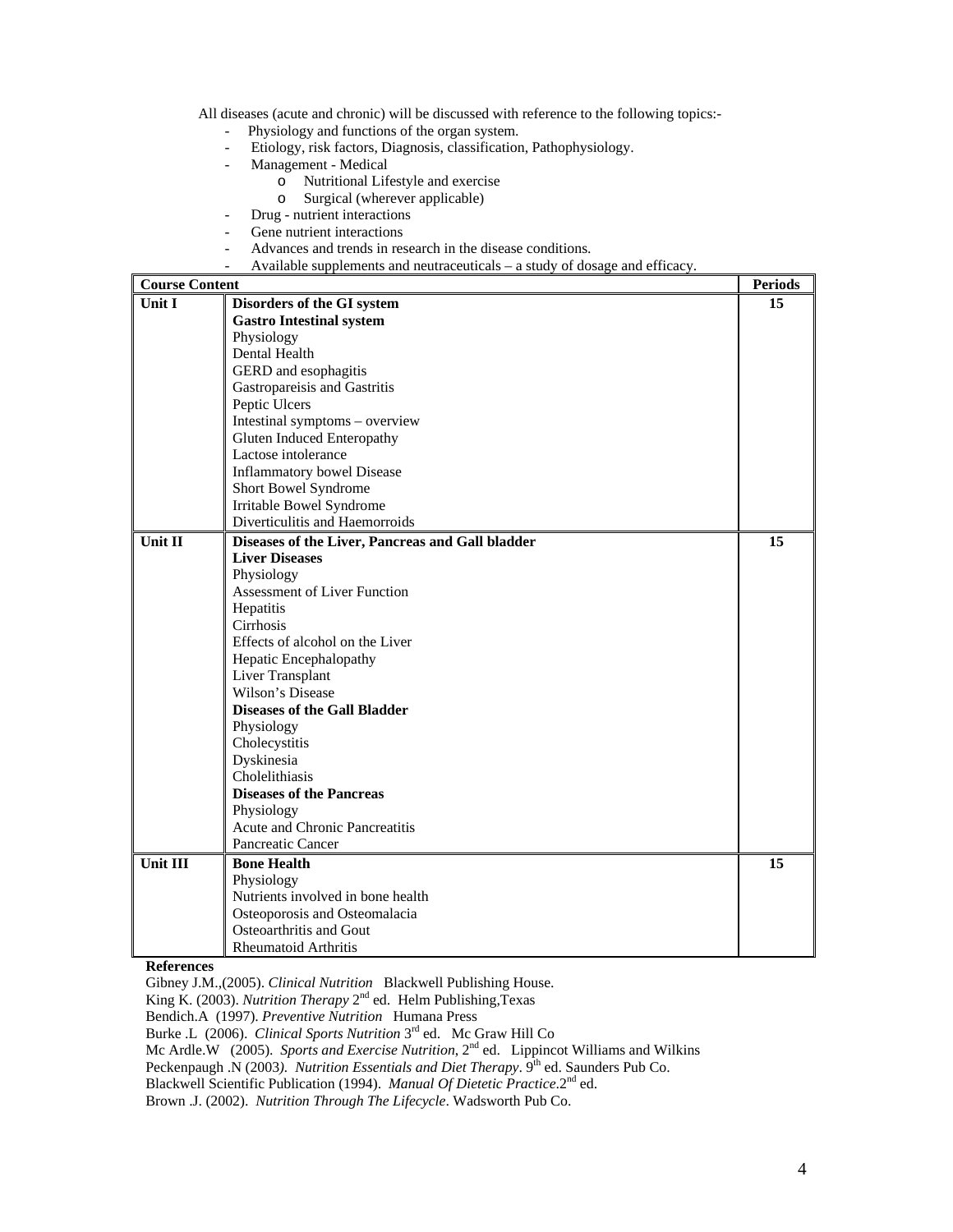Jamison .J. (2003). *Clinical Guide To Nutrition and Dietary Supplements in Disease Management* Churchill – Livingstone Pub.

Jeejeebhoy et al (1988) *Nutrition and Metabolism in Patient Care* W.B.Saunders CO.

Lee. R.D. (2003) *Nutritional Assessment* 3rd ed. M c Graw Hill Pub.

McCormic .d.(1999*) Annual Review of Nutrition* vol 19 &20. Annual Reviews , California.

Mahan .K.L.(2008) *Krause's Food and Nutrition Therapy* Saunders Pub.

Garrow .J.S (1993) *Human Nutrition and Dietetics* 9<sup>th</sup> ed.Churchill Livingstone Pub.

Shills. M. (2006) *Modern Nutrition in Health and Disease*.10<sup>th</sup> ed.Lippincot William and Wilkins

ICMR Pub. (2000) *Nutrient Requirement and Recommended Dietary Allowances for Indians*

Gopalan .C.(2000) *Nutritive Value of Indian Foods*. NIN ICMR Pub.

Whitney .C. (2006) *Understanding Normal and Clinical Nutrition*. Wadsworth publication

Sauberlich .H (1999) *Laboratory Tests for the Assessment of Nutritional Status* 2<sup>nd</sup> ed. CRC Press

## **Journals :**

Nutrition Reviews American Journal of Clinical Nutrition Journal of American Dietetic Association.

Journal of Nutrition

| <b>Course Code</b> | Title                          | Periods/week | <b>Marks</b> | $\gamma$ redits |
|--------------------|--------------------------------|--------------|--------------|-----------------|
| PSHSIA303          | <b>PUBLIC HEALTH NUTRITION</b> |              | 75           |                 |

## **Objectives**

To enable students to

- Increase awareness about current and emerging issues in Public Health Nutrition.
- Apply their knowledge to solve nutrition related health problems.
- Appreciate and critically evaluate the impact of research on the practice of public health nutrition.

| <b>Course Content</b> |                                                                                        | <b>Periods</b> |
|-----------------------|----------------------------------------------------------------------------------------|----------------|
| <b>Unit I</b>         | An overview of Public health Nutrition                                                 | 15             |
|                       | Definitions                                                                            |                |
|                       | The Public health nutrition cycle                                                      |                |
|                       | <b>Nutrition Epidemiology</b>                                                          |                |
|                       | Types of studies                                                                       |                |
|                       | Study design                                                                           |                |
|                       | Measuring exposure                                                                     |                |
|                       | Measuring outcomes and associations                                                    |                |
|                       | Interpretation of associations                                                         |                |
|                       | Assessment of the Nutrition Status of Individuals and Populations.                     |                |
|                       | Dietary assessment                                                                     |                |
|                       | Use of biomarkers for assessing the nutritional status                                 |                |
|                       | Anthropometric and other clinical measures.                                            |                |
|                       | Errors in assessment of nutritional status.                                            |                |
| <b>Unit II</b>        | <b>National Goals and Policies</b>                                                     | 15             |
|                       | Nutrition Related health Goals                                                         |                |
|                       | Immunisation schedules                                                                 |                |
|                       | National Nutrition Policy – a summary of important aspects.                            |                |
|                       | An overview of plans and services (local, state, national and international)           |                |
|                       | Initiatives for prevention of disease e.g. Water and air-borne diseases, osteoporosis. |                |
|                       | <b>Dietary Guidelines</b>                                                              |                |
|                       | Dietary goals versus dietary guidelines                                                |                |
|                       | Quantitative and Qualitative dietary guidelines.                                       |                |
|                       | Steps involved in devising dietary guidelines.                                         |                |
|                       | <b>Food Choice</b>                                                                     |                |
|                       | Population issues affecting food choice                                                |                |
|                       | Individual issues affecting food choice.                                               |                |

## **References**

Gibney, M.J. Margetts, B.M., Kearney, J.M. and Arab, L. (eds) (2004). *Public health Nutrition*. The Nutrition Society Blackwell Science. Oxford.

Jelliffe, D.B. (1966). *The Assessment of the Nutritional Status of the community* WHO Geneva.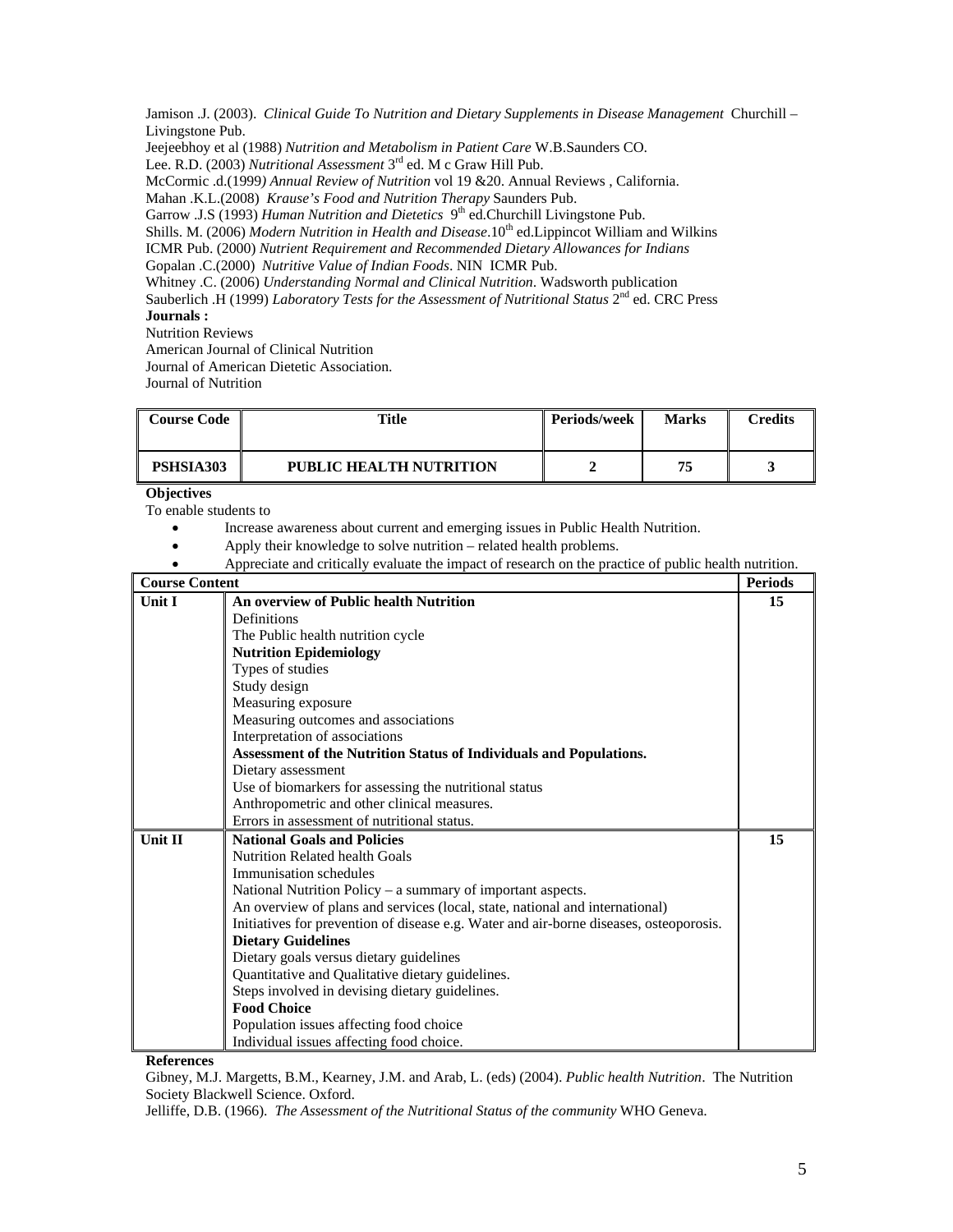Lee, R.D. and Nieman, D.C. (2003). Nutritional Assessment  $3<sup>rd</sup>$  ed. McGraw – Hill Higher education. New York.

*Nutrient Requirements and recommended dietary Allowances for Indians.* (1990) ICMR, New Delhi. Sachdev, H.P.S. and Choudhary, P (eds). (1994). *Nutrition in Children-Developing country Concerns*, B.I. Publications Pvt. Ltd. New Delhi.

Sainani, G.S. (ed-in-chief) (1992), *A.P.I. textbook of Medicine* 5<sup>th</sup> ed. Association of Physicians of India Mumbai.

| <b>Course Code</b> | Title                                                | <b>Periods/week</b> | <b>Marks</b> | Credits |
|--------------------|------------------------------------------------------|---------------------|--------------|---------|
| PSHSIA304          | <b>MANAGEMENT -</b><br><b>MANPOWER AND MARKETING</b> |                     | 75           |         |

## **Objectives**

- To help enhance personal & professional performance
- To make facilitate better administration & management skills

| <b>Course Content</b> |                                                                | <b>Periods</b> |
|-----------------------|----------------------------------------------------------------|----------------|
| Unit I                | <b>Developing and Managing Human Resources - Recent Trends</b> | 15             |
|                       | Job Design and Job Analysis                                    |                |
|                       | Manpower Planning – Recruitment and Selection                  |                |
|                       | Orientation, Training and Development                          |                |
|                       | Performance Appraisal                                          |                |
|                       | Compensation and Rewards                                       |                |
|                       | <b>Personal Development</b>                                    |                |
|                       | <b>Self Awareness</b>                                          |                |
|                       | Leadership and Motivation                                      |                |
|                       | Group Dynamics – Grievance Management, Conflict Management.    |                |
|                       | <b>Ethics and Social Responsibility</b>                        |                |
| Unit II               | <b>Marketing and Marketing Management Process</b>              | 15             |
|                       | Meaning and Importance of Marketing                            |                |
|                       | Marketing Mix                                                  |                |
|                       | Market Research                                                |                |
|                       | <b>Market Segmentation</b>                                     |                |
|                       | <b>Consumer Behaviour</b>                                      |                |
|                       | Supply Chain Management                                        |                |

#### **References**

Agarwala, T. (2007). *Strategic Human Resource Management* Oxford University Press – New Delhi.

Aswathappa, K. (2005). *Human Resource and Personnel Management – Text and Cases* Tata McGraw – Hill Publishing Co. Ltd. New Delhi.

Boyd, H.W. Walker, O.C. and Larreche, J. (1995). *Marketing Management – A Strategic Approach with a global Orientation* 2nd ed. Irwin Chicago.

Cartwright, R. Collins, M, Green, G and Candy, A (2001). *The Handbook for Managing resources and Information* Infinity books, New Delhi.

Ivancevich, J.M. Donnelly, J.H and Gibson, J.L. (1996). *Management – Principles and functions* 4<sup>th</sup> ed. All India Traveller Bookseller. Delhi.

Kale, N.G. *Principles and practice of marketing*. Vipul prakashan – Mumbai.

Kotler, P. (2003). *Marketing Management* 11<sup>th</sup> ed. Pearson Education (Singapore) Pte. Ltd. Delhi.

Rao, V.S.P. (2005) *Human Resource management – text and cases* 2nd ed. Excel Books. New Delhi.

Shukla, M.S. (2004). *A Handbook of Human relations (with structured experiences and Instruments)*. Macmillan India Ltd. Delhi.

Singh, P.N. (1998). *Developing and managing human resources* 3rd ed. Suchandra Publications. Mumbai.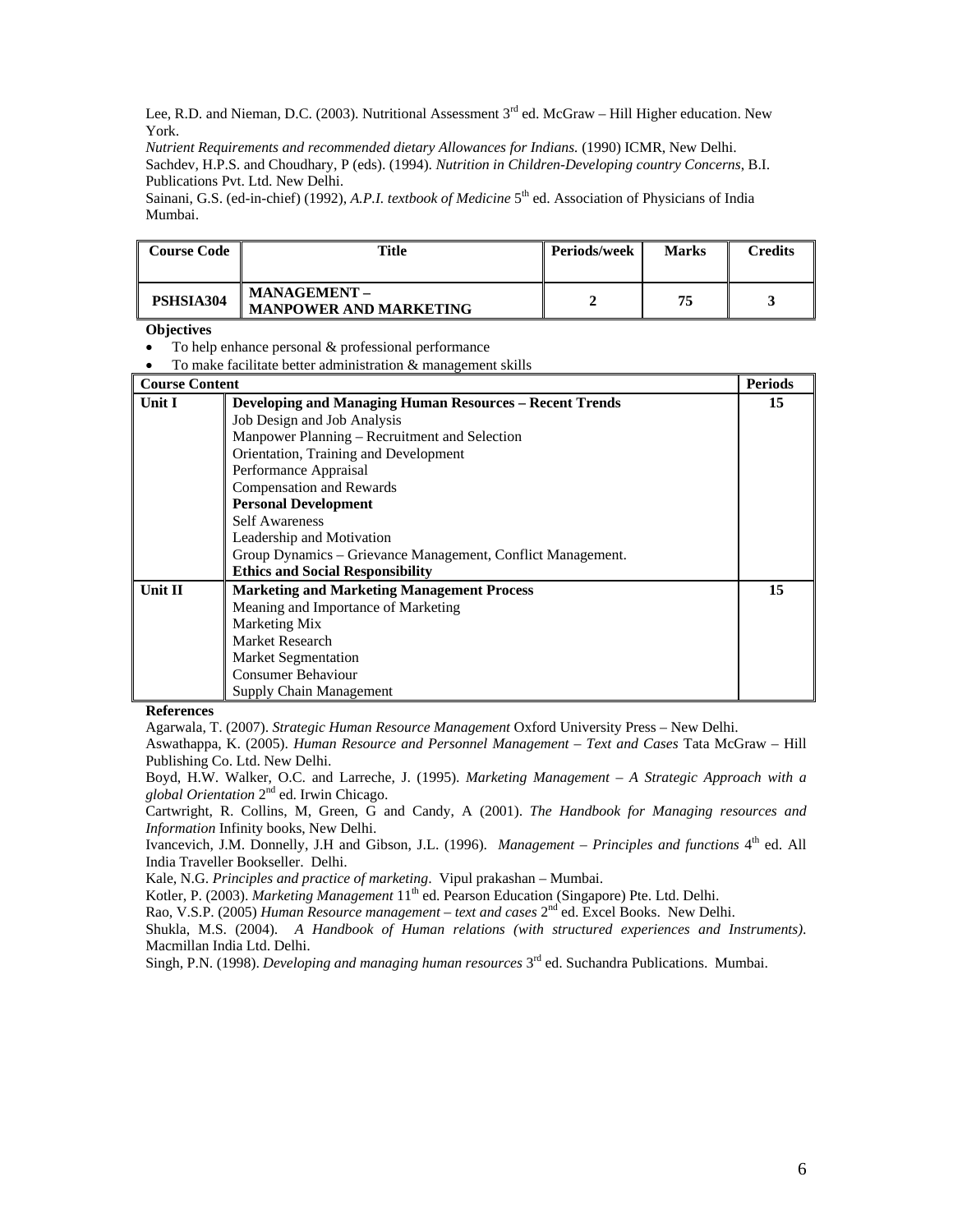| <b>Course Code</b> | Title                        | Periods/week | <b>Marks</b> | $C$ redits |
|--------------------|------------------------------|--------------|--------------|------------|
| PSHSIAP301         | <b>THERAPEUTIC DIETETICS</b> |              | 100          |            |

To provide a detailed practical aspect to the clinical conditions studied in theory To enable students to:

• Analyse the given case

- Obtain a nutritional diagnosis
- Propose a nutrition plan for the patient
- Prepare the selected meal
- Evaluate the suggested diet plans

| <b>Course Content</b> |                                                                                                                                                                                                                         | <b>Periods</b> |
|-----------------------|-------------------------------------------------------------------------------------------------------------------------------------------------------------------------------------------------------------------------|----------------|
| <b>Unit I</b>         | Review of Diet Planning and its adaptations to different life cycle conditions<br>Understanding the role of supplements and nutraceuticals (Review)<br><b>Obesity and Metabolic syndrome - Planning and Preparation</b> | 15             |
|                       | Juvenile Onset and Adult Onset obesity<br><b>Bariatric Surgery</b>                                                                                                                                                      |                |
|                       | <b>VLCD</b>                                                                                                                                                                                                             |                |
|                       | Metabolic Syndrome                                                                                                                                                                                                      |                |
| Unit II               | <b>Diabetes - Planning and Preparation</b>                                                                                                                                                                              | 15             |
|                       | Type I DM, Type II DM                                                                                                                                                                                                   |                |
|                       | <b>Cardiovascular Diseases - Planning and Preparation</b>                                                                                                                                                               |                |
|                       | Atherosclerosis – Prevention and Management                                                                                                                                                                             |                |
|                       | Myocardial infarction, Congestive cardiac failure                                                                                                                                                                       |                |
|                       | Hyperlipidemias                                                                                                                                                                                                         |                |
|                       | Hypertension                                                                                                                                                                                                            |                |
|                       | Cardiac Surgery                                                                                                                                                                                                         |                |
|                       | <b>Enteral Feeds - Planning and Preparation</b>                                                                                                                                                                         |                |
| <b>Unit III</b>       | <b>Hypercatabolic States - Planning and Preparation</b>                                                                                                                                                                 | 15             |
|                       | <b>Burns</b>                                                                                                                                                                                                            |                |
|                       | Surgery                                                                                                                                                                                                                 |                |
|                       | <b>Accident Victim</b>                                                                                                                                                                                                  |                |
|                       | Trauma                                                                                                                                                                                                                  |                |
|                       | Head Injury                                                                                                                                                                                                             |                |
|                       | <b>Pulmonary Diseases - Planning and Preparation</b>                                                                                                                                                                    |                |
|                       | Asthma                                                                                                                                                                                                                  |                |
|                       | <b>COPD</b>                                                                                                                                                                                                             |                |
|                       | Chronic Bronchitis                                                                                                                                                                                                      |                |
|                       | <b>Cystic Fibrosis</b>                                                                                                                                                                                                  |                |

**References** 

Gibney, J.M.,(2005). *Clinical Nutrition* Blackwell Publishing House.

King, K. (2003). *Nutrition Therapy* 2<sup>nd</sup> ed. Helm Publishing,Texas

Bendich,A (1997). *Preventive Nutrition* Humana Press

Peckenpaugh, N (2003). *Nutrition Essentials and Diet Therapy*. 9<sup>th</sup> ed. Saunders Pub Co.

Blackwell Scientific Publication (1994). *Manual Of Dietetic Practice.*2nd ed.

Brown, J. (2002). *Nutrition Through The Lifecycle*. Wadsworth Pub Co.

Jamison, J. (2003). *Clinical Guide To Nutrition and Dietary Supplements in Disease Management* Churchill – Livingstone Pub.

Jeejeebhoy, et al (1988). *Nutrition and Metabolism in Patient Care* W.B.Saunders CO.

Lee, R.D. (2003). *Nutritional Assessment* 3rd ed. M c Graw Hill Pub.

Mahan, K. L. (2008). *Krause's Food and Nutrition Therapy* Saunders Pub.

Garrow, J.S (1993). *Human Nutrition and Dietetics* 9<sup>th</sup> ed. Churchill Livingstone Pub.

Shills, M. (2006). *Modern Nutrition in Health and Disease.* 10<sup>th</sup> ed. Lippincot William and Wilkins

ICMR Pub. (2000). *Nutrient Requirement and Recommended Dietary Allowances for Indians*

Gopalan .C. (2000). *Nutritive Value of Indian Foods*. NIN ICMR Pub.

Whitney .C. (2006) *Understanding Normal and Clinical Nutrition*. Wadsworth publication

Sauberlich .H (1999) *Laboratory Tests for the Assessment of Nutritional Status* 2<sup>nd</sup> ed. CRC Press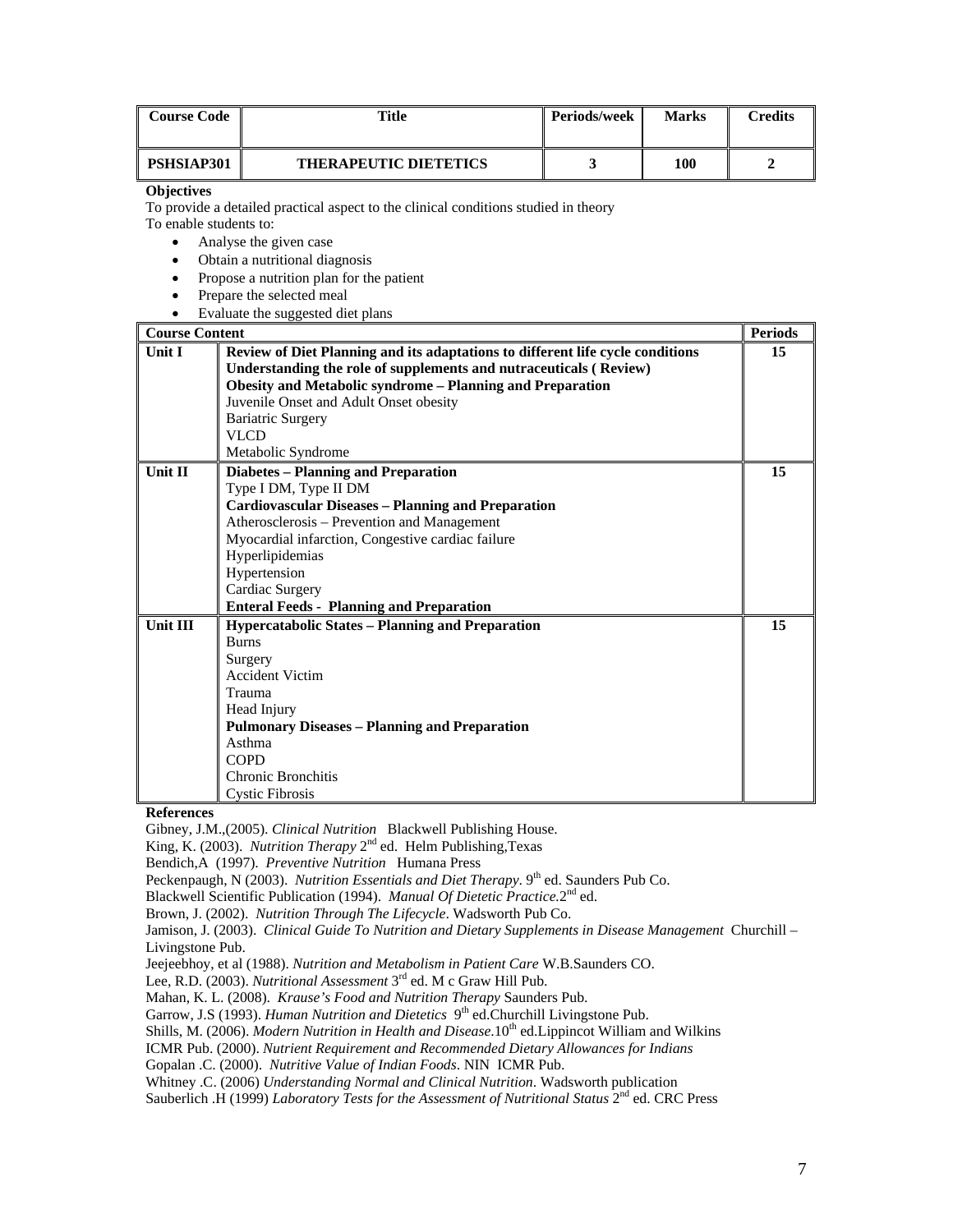| <b>Course Code</b> | Title               | <b>Periods/week</b> | <b>Marks</b> | <b>Credits</b> |
|--------------------|---------------------|---------------------|--------------|----------------|
| PSHSIAP302         | <b>DISSERTATION</b> | 10                  | 150          |                |

- To provide students with an opportunity to conduct independent research in their specialization (i.e., Foods, Nutrition and Dietetics; Human Development; and, Textile and Fashion Technology) under supervision.
- To encourage students to work in conjunction with relevant industries, institutes, hospitals, schools, etc. • To assist students in developing general research skills as well as research skills specific to their
- specialization. • To encourage students to adopt best practices in research.
- To facilitate students in accomplishing the beginning steps of the research process, formulate and defend a research proposal, begin data collection, and write the first two chapters of the dissertation (Introduction and Review of Literature; Method).

| <b>Course Content</b> |                                                                                                          |
|-----------------------|----------------------------------------------------------------------------------------------------------|
| <b>UNIT I</b>         | A. Beginning Steps of the Research Process: I                                                            |
|                       | Contacting and communicating with experts (locally, nationally, and internationally) initially and       |
|                       | periodically throughout the research process; reading relevant literature (e.g., scientific journals,    |
|                       | dissertations, theses, books, literature on the Net); selecting appropriate topics in one's              |
|                       | specialization; prioritizing these topics; checking topics for feasibility.                              |
|                       | <b>B. Beginning Steps of the Research Process: II</b>                                                    |
|                       | Identifying possible focus areas with regard to one topic; specifying one such focus area (using         |
|                       | relevant reading and communication with experts); writing research objectives/ questions/                |
|                       | hypotheses; conducting a thorough literature review; presenting a clear and convincing argument in       |
|                       | support of the study; writing the first chapter of the dissertation, namely, the <i>Introduction and</i> |
|                       | Review of Literature, with due acknowledgement of source of ideas.                                       |
| UNIT II               | A. Proposing Methods                                                                                     |
|                       | Specifying variables; defining variables (citing relevant literature); selecting an appropriate research |
|                       | design; making decisions related to sampling; selecting and/or constructing tools, pilot-testing tools;  |
|                       | making a plan of analysis; writing the second chapter of the dissertation, namely, the Method, with      |
|                       | due acknowledgement of source of ideas; orally defending a research proposal; integrating feedback.      |
|                       | B. Beginning Data Collection: Obtaining consent from participants and relevant                           |
|                       | agencies/authorities; starting data collection; integrating changes if any; scheduling remaining data    |
|                       | collection; starting data entry; revising the first two chapters of the dissertation.                    |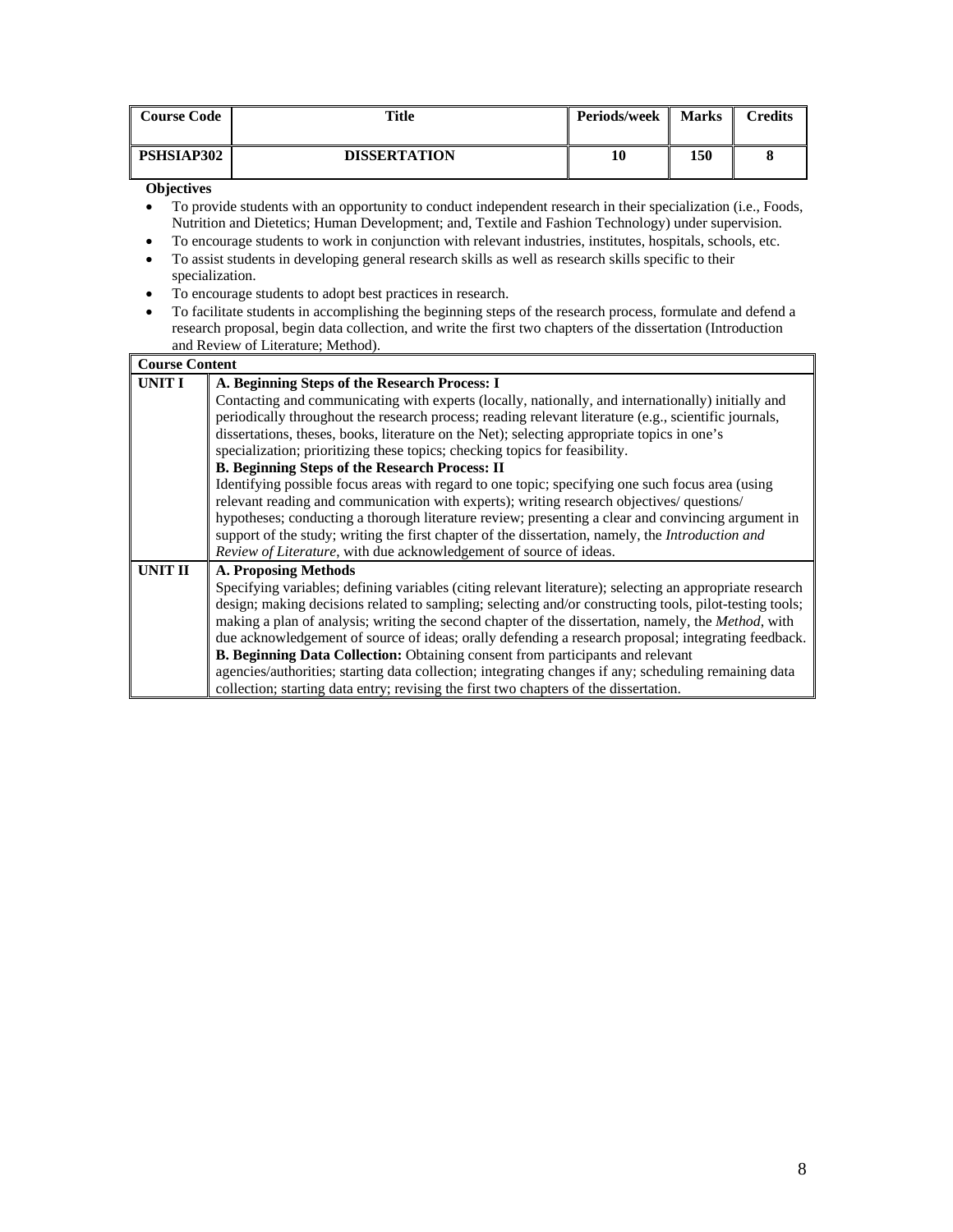#### **M.Sc. (HOME SCIENCE) BRANCH IA: FOODS, NUTRITION & DIETETICS**

## **Credit Based Semester and Grading System**

## **Semester IV**

| <b>Course</b><br>Code | Title                                                | <b>Internal</b><br><b>Marks</b> | <b>Semester End</b><br><b>Examination</b> | <b>Total</b><br><b>Marks</b> | <b>Periods</b><br>/ week | <b>Credits</b> |
|-----------------------|------------------------------------------------------|---------------------------------|-------------------------------------------|------------------------------|--------------------------|----------------|
| PSHSIA401             | Advances in Human Nutrition                          | 40                              | 60                                        | 100                          | 3                        | 4              |
| PSHSIA402             | Clinical Nutrition & Therapeutic<br><b>Dietetics</b> | 40                              | 60                                        | 100                          | 3                        |                |
| PSHSIA403             | <b>Public Health Nutrition</b>                       | 30                              | 45                                        | 75                           | 2                        | 3              |
| PSHSIA404             | Management – Manpower $\&$<br>Marketing              | 30                              | 45                                        | 75                           | 2                        | 3              |
| PSHSIAP401            | Therapeutic Dietetics<br>Planning<br>Preparation     |                                 | 50<br>50                                  | 100                          | 3                        | $\mathcal{D}$  |
| PSHSIAP402            | Dissertation                                         | 100                             | 50                                        | 150                          | 10                       | 8              |
|                       | Total                                                |                                 |                                           | 600                          | 23                       | 24             |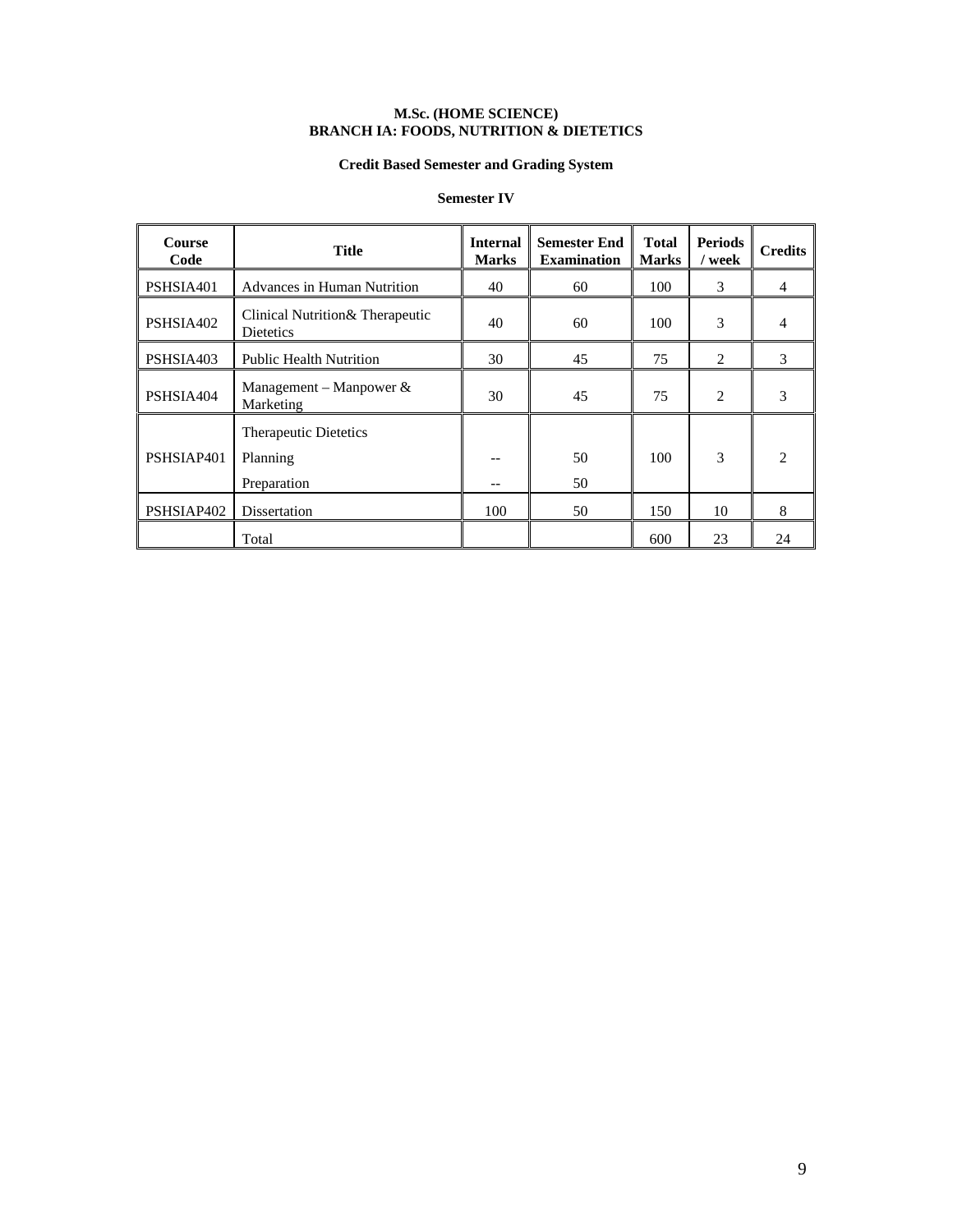| <b>Course Code</b> | Title                              | <b>Periods/week</b> | <b>Marks</b> | Credits |
|--------------------|------------------------------------|---------------------|--------------|---------|
| PSHSIA401          | <b>ADVANCES IN HUMAN NUTRITION</b> |                     | 100          |         |

• To get an insight in to the role of Nutrition for fitness and sports.

• To update knowledge in the area of human Nutrition.

| <b>Course Content</b> |                                                                    | <b>Periods</b> |
|-----------------------|--------------------------------------------------------------------|----------------|
| Unit I                | <b>Nutrition and Physical Fitness</b>                              | 15             |
|                       | <b>Body Composition of Sports Persons</b>                          |                |
|                       | Energy metabolism during Exercise (aerobic and anaerobic)          |                |
|                       | Utilisation of Carbohydrates, Protein and fat during Exercise      |                |
|                       | Micronutrients and sports performance                              |                |
|                       | Fluid and Electrolyte needs                                        |                |
|                       | Assessment of sports performance                                   |                |
|                       | Nutritional problems of athletes                                   |                |
|                       | Ergogenic Aids                                                     |                |
| Unit $\Pi$            | <b>Complementary Nutrition</b>                                     | 15             |
|                       | <b>Bioactive Dietary Components, Nutraceuticals</b>                |                |
|                       | Functional foods, Phytochemicals, Flavonoids, Phytoestrogens, etc. |                |
|                       | mechanism of action                                                |                |
| <b>Unit III</b>       | Prebiotics, Probiotics and Synbiotics                              | 15             |
|                       | <b>Meal Replacers</b>                                              |                |
|                       | <b>Nutritional Supplements</b>                                     |                |
|                       | Mega dosing of Nutrients – Concerns.                               |                |

**References** 

Benordot, D. (1999) *Nutrition for serious athletes and advanced guide to foods, fluids and supplements for training and performance champaign* IL. Human Kinetic.

Grodd, J.L. and Gropper, S.S. (1999) *Advanced Nutrition and human metabolism*. Belmount CA Wodworth/ Thomson learning.

Judith E. Broch (1998*) Nutrition Now*, West/wadsworth International Thomson Pub. Co.

Williams, Cand Devlin, T.J. (1992) *Foods nutrition and sports performance* E and N Sposs I Ed.

Goodhart R.S.S and Shils, M.E (1998) *Modern nutrition in health and disease*. Philadelphia Lea and Febiger. Stipanuk Martha H. 2006 *Biochemical, physiological, molecular aspects of human nutrition* – Saunders ELSEVIER.

Paul, I, Turner, E.R., Ross, Don – 2006 (2<sup>nd</sup> ed.) *Discovering Nutrition* – Jones and Bartlett Publishers – Canada.

Geissler, C., Powers, H (11<sup>th</sup> ed.) (2005) *Human Nutrition* ELSEVIER Churchill Livinstone ISBN

Zegler, E.E and Filer, L.J. (1996) *Present knowledge in nutrition*. Washington D.C. International Life Sciences Institute

| <b>Course Code</b> | Title                                                         | <b>Periods/week</b> | <b>Marks</b> | Credits |
|--------------------|---------------------------------------------------------------|---------------------|--------------|---------|
| PSHSIA402          | <b>CLINICAL NUTRITION AND</b><br><b>THERAPEUTIC DIETETICS</b> |                     | 100          |         |

#### **Objectives**

- To provide students with an overview of the physiology and functions of different organ system.
- To expose students to the nutritional care process, the role of a nutritionist and the methods employed in nutrition provision and intervention.
- To impart an indepth knowledge regarding prevalence, etiology, diagnosis, pathophysiology, drug nutrient interactions, gene – nutrient interactions and medical, nutritional and lifestyle management in different disease conditions.
- To enable students to focus on : advancements in clinical nutrition, emerging modes of therapy and intervention and ongoing research in the field.
- To emphasise the role of nutrition in the prevention of chronic disease.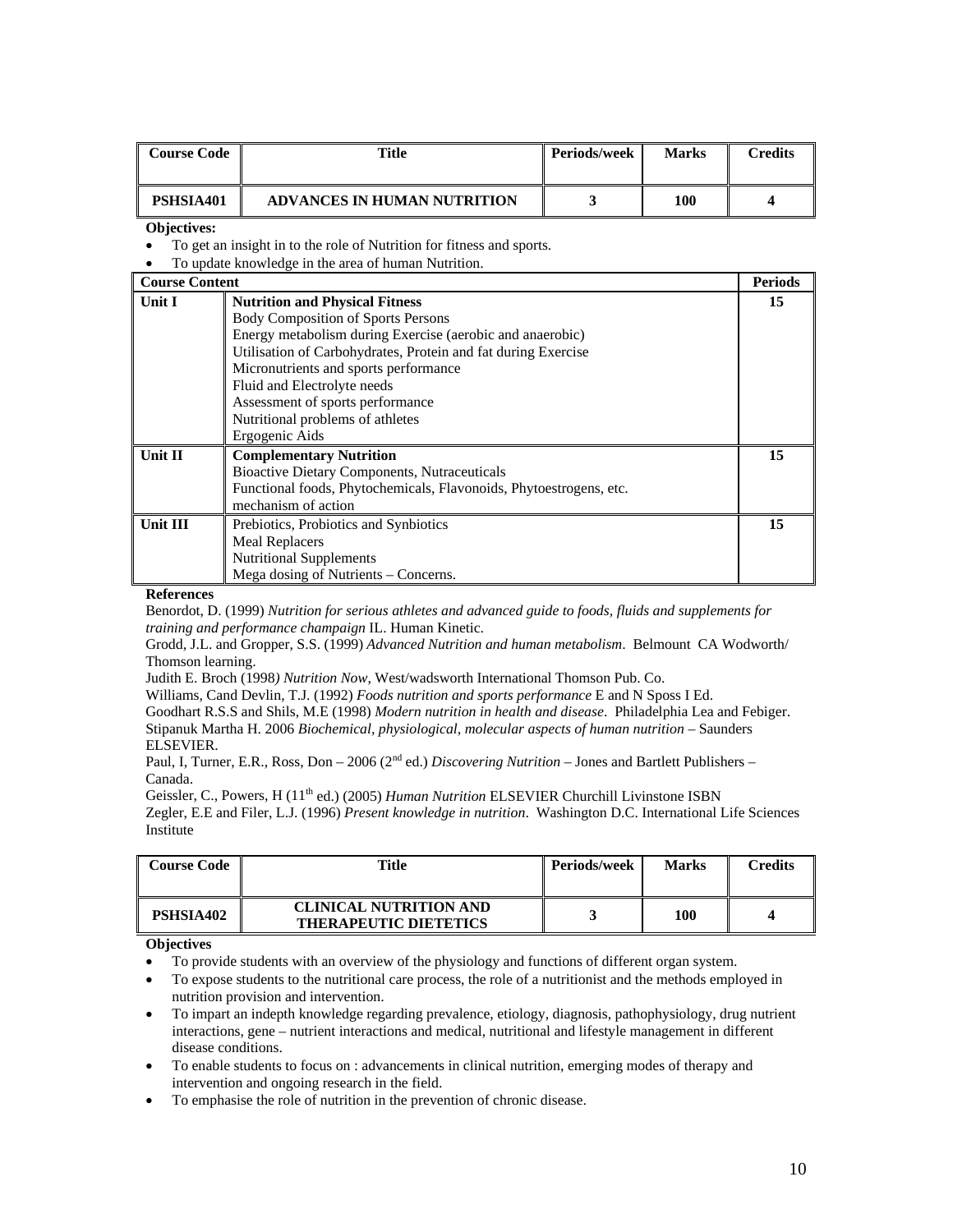All diseases (acute and chronic) will be discussed with reference to the following topics:-

- Physiology and functions of the organ system.
	- Etiology, risk factors, Diagnosis, classification, Pathophysiology.
- Management Medical
	- o Nutritional Lifestyle and exercise
	- o Surgical (wherever applicable)
- Drug nutrient interactions
- Gene nutrient interactions
- Advances and trends in research in the disease conditions.
- Available supplements and neutraceuticals a study of dosage and efficacy.

| <b>Course Content</b> |                                                                        | <b>Periods</b> |
|-----------------------|------------------------------------------------------------------------|----------------|
| <b>Unit I</b>         | <b>Renal Diseases</b>                                                  | 15             |
|                       | Physiology                                                             |                |
|                       | Tests for renal function                                               |                |
|                       | Glomerulonephritis                                                     |                |
|                       | Nephrotic Syndrome                                                     |                |
|                       | Acute Renal failure                                                    |                |
|                       | Chronic Renal failure and ESRD                                         |                |
|                       | Dialysis – Haemo, Peritoneal and CAPD                                  |                |
|                       | Renal Transplant                                                       |                |
|                       | Nephrolithiasis                                                        |                |
| <b>Unit II</b>        | <b>Nutrition and Cancer and Haematological Diseases</b>                | 15             |
|                       | <b>Nutrition and Cancer</b>                                            |                |
|                       | Etiology and molecular basic of cancer                                 |                |
|                       | Assessment of nutritional status                                       |                |
|                       | Medical, Surgical and Nutritional Management                           |                |
|                       | <b>Nutritional Support</b>                                             |                |
|                       | Nutrition and Prevention of Cancer                                     |                |
|                       | <b>Haematological diseases</b>                                         |                |
|                       | Nutritional anemias                                                    |                |
|                       | Haematological disturbances                                            |                |
| <b>Unit III</b>       | <b>Inborn errors of metabolism and Neurological Disease</b>            | 15             |
|                       | <b>Inborn errors of Metabolism</b>                                     |                |
|                       | Principles of genetic disease management                               |                |
|                       | Arrino acid metabolism and urea cycle defects                          |                |
|                       | Galactose enzyme deficiencies                                          |                |
|                       | Defects of oxidation                                                   |                |
|                       | Retinyl degradation                                                    |                |
|                       | Nutrition in Neurological and Psychiatric Disease                      |                |
|                       | Physiology                                                             |                |
|                       | Neurological Disorders associated with vitamin deficiencies and excess |                |
|                       | Alzheimer's and Parkinson's disease                                    |                |
|                       | Cerebral Palsy                                                         |                |
|                       | Senility                                                               |                |
|                       | Schizophrenia and Psychosis                                            |                |

#### **References**

Gibney J.M.,(2005). *Clinical Nutrition* Blackwell Publishing House.

King K. (2003). *Nutrition Therapy* 2nd ed. Helm Publishing,Texas

Bendich.A (1997). *Preventive Nutrition* Humana Press

Burke .L (2006). *Clinical Sports Nutrition* 3rd ed. Mc Graw Hill Co

Mc Ardle.W (2005). *Sports and Exercise Nutrition*, 2<sup>nd</sup> ed. Lippincot Williams and Wilkins

Peckenpaugh .N (2003). Nutrition Essentials and Diet Therapy. 9<sup>th</sup> ed. Saunders Pub Co.

Blackwell Scientific Publication (1994). *Manual Of Dietetic Practice*.2nd ed.

Brown .J. (2002). *Nutrition Through The Lifecycle*. Wadsworth Pub Co.

Jamison .J. (2003). *Clinical Guide To Nutrition and Dietary Supplements in Disease Management* Churchill – Livingstone Pub.

Jeejeebhoy et al (1988) *Nutrition and Metabolism in Patient Care* W.B.Saunders CO.

Lee. R.D. (2003) *Nutritional Assessment* 3rd ed. M c Graw Hill Pub.

McCormic .d.(1999*) Annual Review of Nutrition* vol 19 &20. Annual Reviews , California.

Mahan .K.L.(2008) *Krause's Food and Nutrition Therapy* Saunders Pub.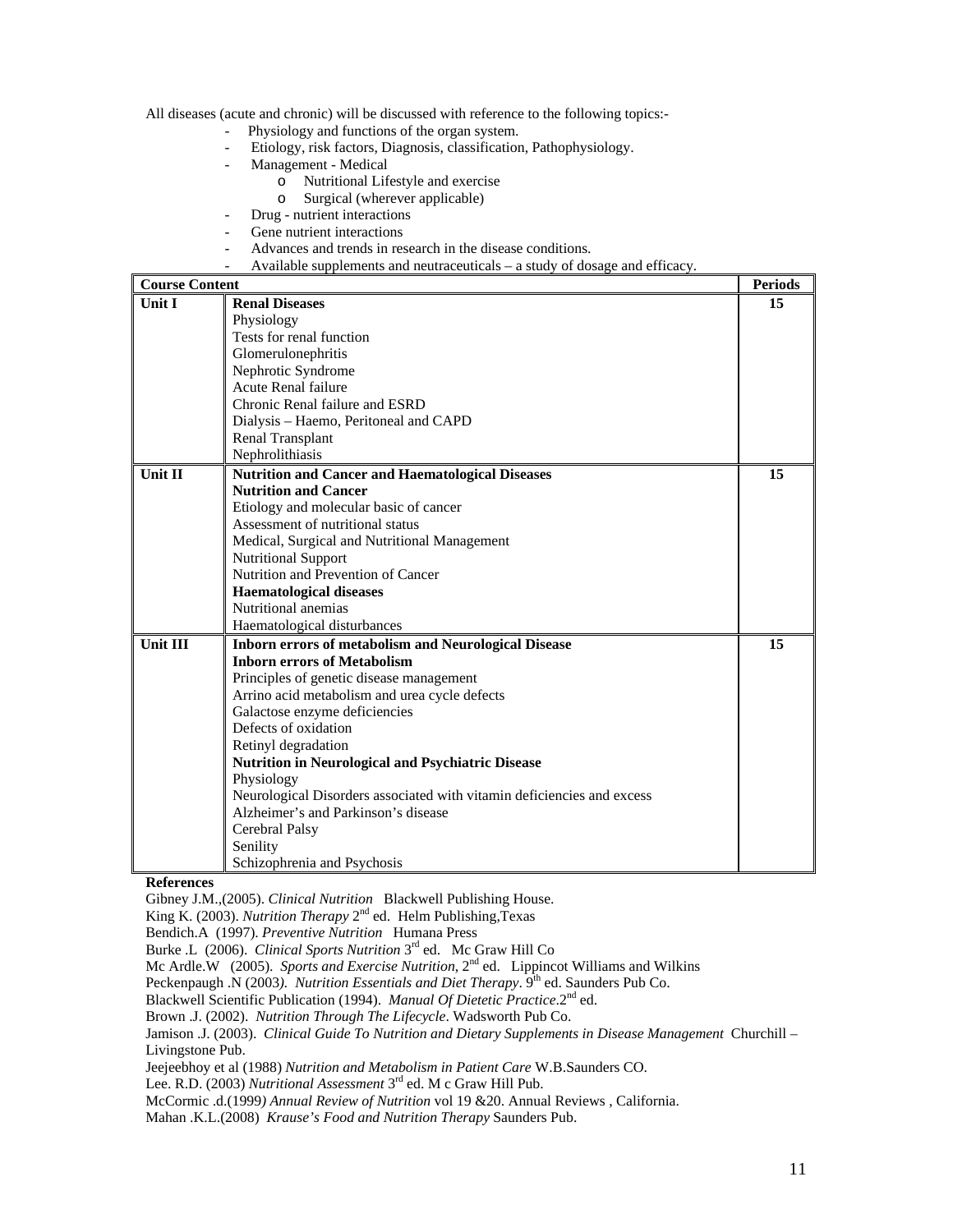Garrow .J.S (1993) *Human Nutrition and Dietetics* 9<sup>th</sup> ed.Churchill Livingstone Pub. Shills. M. (2006) *Modern Nutrition in Health and Disease*.10<sup>th</sup> ed.Lippincot William and Wilkins ICMR Pub. (2000) *Nutrient Requirement and Recommended Dietary Allowances for Indians* Gopalan .C.(2000) *Nutritive Value of Indian Foods*. NIN ICMR Pub. Whitney .C. (2006) *Understanding Normal and Clinical Nutrition*. Wadsworth publication Sauberlich .H (1999) *Laboratory Tests for the Assessment of Nutritional Status* 2<sup>nd</sup> ed. CRC Press **Journals:**  Nutrition Reviews American Journal of Clinical Nutrition

Journal of American Dietetic Association. Journal of Nutrition

| <b>Course Code</b> | <b>Title</b>                   | <b>Periods/week</b> | <b>Marks</b> | Credits |
|--------------------|--------------------------------|---------------------|--------------|---------|
| PSHSIA403          | <b>PUBLIC HEALTH NUTRITION</b> |                     | 75           |         |

#### **Objectives**

To enable students to

- increase awareness about current and emerging issues in Public Health Nutrition.
- Apply their knowledge to solve nutrition related health problems.
- Appreciate and critically evaluate the impact of research on the practice of public health nutrition.

| <b>Course Content</b> |                                                                                 | <b>Periods</b> |
|-----------------------|---------------------------------------------------------------------------------|----------------|
| <b>Unit I</b>         | Public health Nutrition Strategies for Intervention at the Ecological level     | 15             |
|                       | Definition of the Ecological Approach                                           |                |
|                       | <b>Key Principles</b>                                                           |                |
|                       | Intervention                                                                    |                |
|                       | Guidelines for using the ecological approach to design nutrition interventions. |                |
|                       | Ecological interventions to change eating habits.                               |                |
|                       | Public Health Nutrition Strategies for Intervention at the Individual Level.    |                |
|                       | Possible approaches                                                             |                |
|                       | Theoretical models for behaviour change                                         |                |
|                       | Key steps involved in planning, implementing and evaluating an intervention.    |                |
| Unit II               | <b>Public health Issues</b>                                                     | 15             |
|                       | Study of the following with greater emphasis to the current Indian context.     |                |
|                       | Nutrition and Reproductive health                                               |                |
|                       | Maternal nutrition and foetal outcome                                           |                |
|                       | Underweight and obesity                                                         |                |
|                       | <b>PEM</b>                                                                      |                |
|                       | Vitamin A deficiency and child health, survival and vision                      |                |
|                       | Iodine deficiency                                                               |                |
|                       | Iron deficiency and anaemia                                                     |                |
|                       | Zinc Deficiency                                                                 |                |
|                       | HIV and micronutrient nutrition                                                 |                |
|                       | Diarrhoea                                                                       |                |
|                       | Cancers                                                                         |                |
|                       | <b>Diabetes</b>                                                                 |                |
|                       | Heart disease                                                                   |                |

#### **References:**

Gibney, M.J. Margetts, B.M., Kearney, J.M. and Arab, L. (eds) (2004). Public health Nutrition. The Nutrition Society Blackwell Science. Oxford.

Jelliffe, D.B. (1966). The Assessment of the Nutritional Status of the community WHO Geneva.

Lee, R.D. and Nieman, D.C. (2003). Nutritional Assessment 3<sup>rd</sup> ed.

McGraw – Hill Higher education. New York.

Nutrient Requirements and recommended dietary Allowances for Indians. (1990) ICMR, New Delhi.

Sachdev, H.P.S. and Choudhary, P (eds). (1994). Nutrition in Children-Developing country Concerns, B.I. Publications Pvt. Ltd. New Delhi.

Sainani, G.S. (ed-in-chief) (1992), A.P.I. textbook of Medicine 5<sup>th</sup> ed. Association of Physicians of India Mumbai.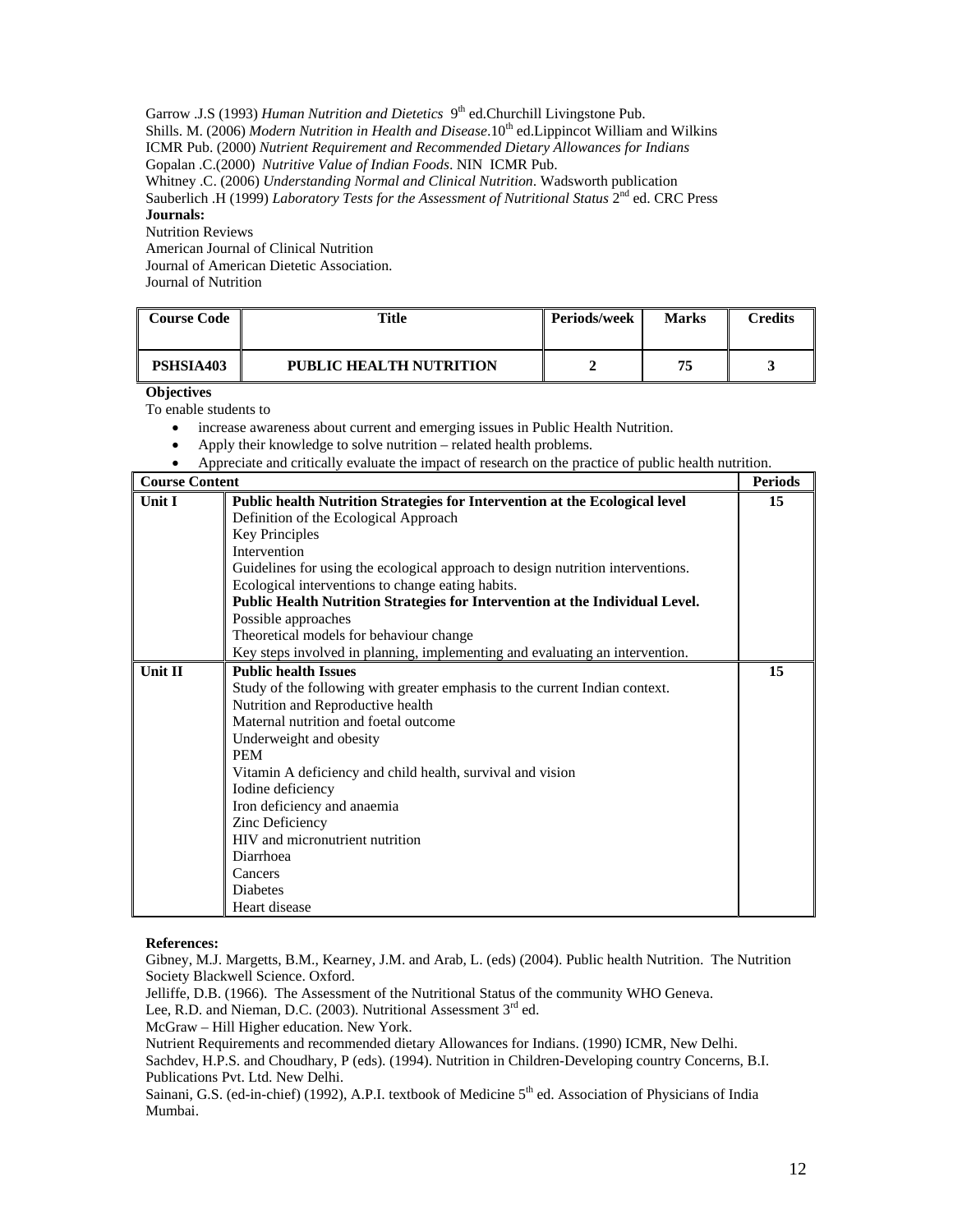| <b>Course Code</b> | Title                                              | Periods/week | <b>Marks</b> | Credits |
|--------------------|----------------------------------------------------|--------------|--------------|---------|
| PSHSIA404          | <b>MANAGEMENT-MANPOWER AND</b><br><b>MARKETING</b> |              | 75           |         |

- To help enhance personal & professional performance
- To make facilitate better administration & management skills

| <b>Course Content</b> |                                                                               | <b>Periods</b> |
|-----------------------|-------------------------------------------------------------------------------|----------------|
| <b>Unit I</b>         | <b>Financial Issues: An overview of</b>                                       | 15             |
|                       | <b>Budgeting</b>                                                              |                |
|                       | Concepts of Costs – Fixed and Variable Cost, Marginal cost, Opportunity Cost, |                |
|                       | <b>Breakeven Analysis</b>                                                     |                |
|                       | Sources of Finance                                                            |                |
|                       | <b>Evaluation Parameters</b>                                                  |                |
|                       | <b>Quality Management</b>                                                     |                |
|                       | Approaches and Issues to quality improvement                                  |                |
|                       | Tools used in the process                                                     |                |
|                       | Standards of quality in the food industry                                     |                |
| Unit $\Pi$            | <b>Managing Information</b>                                                   | 15             |
|                       | Need and Process of Managing Information                                      |                |
|                       | Information in Interviews and Meetings                                        |                |
|                       | <b>Making Presentations</b>                                                   |                |
|                       | <b>Report Writing</b>                                                         |                |
|                       | <b>Entrepreneurship in the Food Industry / Service Section</b>                |                |
|                       | <b>Starting a Business</b>                                                    |                |
|                       | <b>Legal Requirements</b>                                                     |                |
|                       | Skills and Knowledge needed                                                   |                |
|                       | <b>Planning Strategies for Marketing Products</b>                             |                |

#### **References**

Agarwala, T. (2007). *Strategic Human Resource Management* Oxford University Press – New Delhi.

Aswathappa, K. (2005). *Human Resource and Personnel Management – Text and Cases* Tata McGraw – Hill Publishing Co. Ltd. New Delhi.

Boyd, H.W. Walker, O.C. and Larreche, J. (1995). *Marketing Management – A Strategic Approach with a global Orientation* 2nd ed. Irwin Chicago.

Cartwright, R. Collins, M, Green, G and Candy, A (2001). *The Handbook for Managing resources and Information* Infinity books, New Delhi.

Ivancevich, J.M. Donnelly, J.H and Gibson, J.L. (1996). *Management – Principles and functions* 4<sup>th</sup> ed. All India Traveller Bookseller. Delhi.

Kale, N.G. *Principles and practice of marketing*. Vipul prakashan – Mumbai.

Kotler, P. (2003). *Marketing Management* 11<sup>th</sup> ed. Pearson Education (Singapore) Pte. Ltd. Delhi.

Rao, V.S.P. (2005) *Human Resource management – text and cases* 2<sup>nd</sup> ed. Excel Books. New Delhi.

Shukla, M.S. (2004). *A Handbook of Human relations (with structured experiences and Instruments)*. Macmillan India Ltd. Delhi.

Singh, P.N. (1998). *Developing and managing human resources* 3rd ed. Suchandra Publications. Mumbai.

| <b>Course Code</b> | Title                        | <b>Periods/week</b> | <b>Marks</b> | <b>Predits</b> |
|--------------------|------------------------------|---------------------|--------------|----------------|
| PSHSIAP401         | <b>THERAPEUTIC DIETETICS</b> |                     | 100          |                |

#### **Objectives**

To provide a detailed practical aspect to the clinical conditions studied in theory

To enable students to:

- Analyse the given case
- Obtain a nutritional diagnosis
- Propose a nutrition plan for the patient
- Prepare the selected meal
- Evaluate the suggested diet plans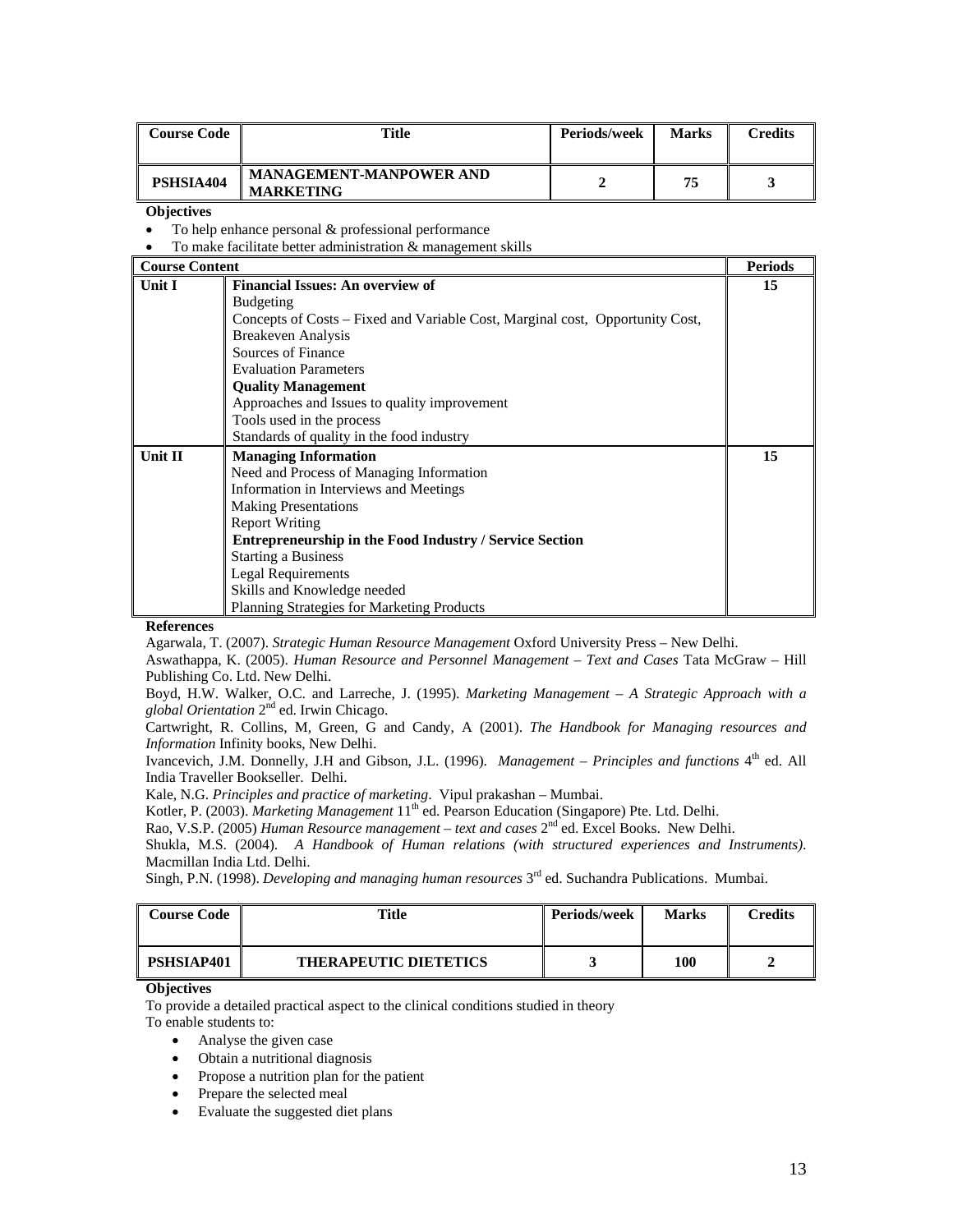| <b>Course Content</b> |                                                                            | <b>Periods</b> |
|-----------------------|----------------------------------------------------------------------------|----------------|
| <b>Unit I</b>         | <b>Assignment presentation of Nutritional Care Protocol</b>                | 15             |
|                       | <b>GI diseases (Planning and Preparation)</b>                              |                |
|                       | Esophagitis                                                                |                |
|                       | Gastritis and pepticuliers                                                 |                |
|                       | Gluten induced enteropathy                                                 |                |
|                       | Lactose intolerance                                                        |                |
|                       | Inflammatory bowel disease                                                 |                |
|                       | Short bowel syndrome                                                       |                |
|                       | Irritable bowel syndrome                                                   |                |
|                       | Diverticulitis haemorrhoids                                                |                |
|                       | Diseases of the Liver Gall bladder and Pancreas (Planning and Preparation) |                |
|                       | Hepatitis                                                                  |                |
|                       | Cirrhosis                                                                  |                |
|                       | Encephalopathy                                                             |                |
|                       | Gallbladder disease                                                        |                |
|                       | <b>Chronic Pancreatitis</b>                                                |                |
|                       | Wilson's disease                                                           |                |
| Unit II               | Disease of the Kidney (Planning and Preparation)                           | 15             |
|                       | Glomerular Nephritis, Nephritic syndrome                                   |                |
|                       | Acute Renal Failure, Chronic Renal Failure                                 |                |
|                       | Haemodialysis, Peritoneal Dialysis                                         |                |
|                       | Renal Transplan, Renal Calculi                                             |                |
|                       | <b>Cancer Therapy (Planning and Preparation)</b>                           |                |
|                       | Patients on chemotherapy, Patients on Radiation                            |                |
|                       | Head and Neck Cancer, GI Cancers                                           |                |
|                       | <b>Bone Health and Bone Joint Disease (Planning and Preparation)</b>       |                |
|                       | <b>Bone Health</b>                                                         |                |
|                       | Osteoporosis, Osteoarthritis                                               |                |
|                       | Gout, Rheumatoid arthritis                                                 |                |
| Unit III              | <b>Infections (Planning and Preparation)</b>                               | 15             |
|                       | <b>HIV</b>                                                                 |                |
|                       | Tuberculosis                                                               |                |
|                       | Malaria, Dengue                                                            |                |
|                       | Food Borne Infection                                                       |                |
|                       | <b>Haematological Conditions (Planning and Preparation / Presentation)</b> |                |

#### **References**

Gibney, J.M. (2005). *Clinical Nutrition* Blackwell Publishing House.

King, K. (2003). *Nutrition Therapy* 2nd ed. Helm Publishing, Texas

Bendich, A (1997). *Preventive Nutrition* Humana Press

Peckenpaugh, N (2003). *Nutrition Essentials and Diet Therapy*. 9<sup>th</sup> ed. Saunders Pub Co.

Blackwell Scientific Publication (1994). *Manual Of Dietetic Practice.* (2<sup>nd</sup> ed.)

Brown, J. (2002). *Nutrition Through The Lifecycle*. Wadsworth Pub Co.

Jamison, J. (2003). *Clinical Guide To Nutrition and Dietary Supplements in Disease Management* Churchill – Livingstone Pub.

Jeejeebhoy, et al (1988). *Nutrition and Metabolism in Patient Care* W.B.Saunders CO.

Lee, R.D. (2003). *Nutritional Assessment* 3rd ed. M c Graw Hill Pub.

Mahan, K.L.(2008). *Krause's Food and Nutrition Therapy* Saunders Pub.

Garrow, J.S (1993). *Human Nutrition and Dietetics* 9<sup>th</sup> ed.Churchill Livingstone Pub.

Shills, M. (2006). *Modern Nutrition in Health and Disease*.10<sup>th</sup> ed.Lippincot William and Wilkins

ICMR Pub. (2000). *Nutrient Requirement and Recommended Dietary Allowances for Indians*

Gopalan, C. (2000). *Nutritive Value of Indian Foods*. NIN ICMR Pub.

Whitney,C. (2006) *Understanding Normal and Clinical Nutrition*. Wadsworth publication

Sauberlich, H. (1999) *Laboratory Tests for the Assessment of Nutritional Status* 2<sup>nd</sup> ed. CRC Press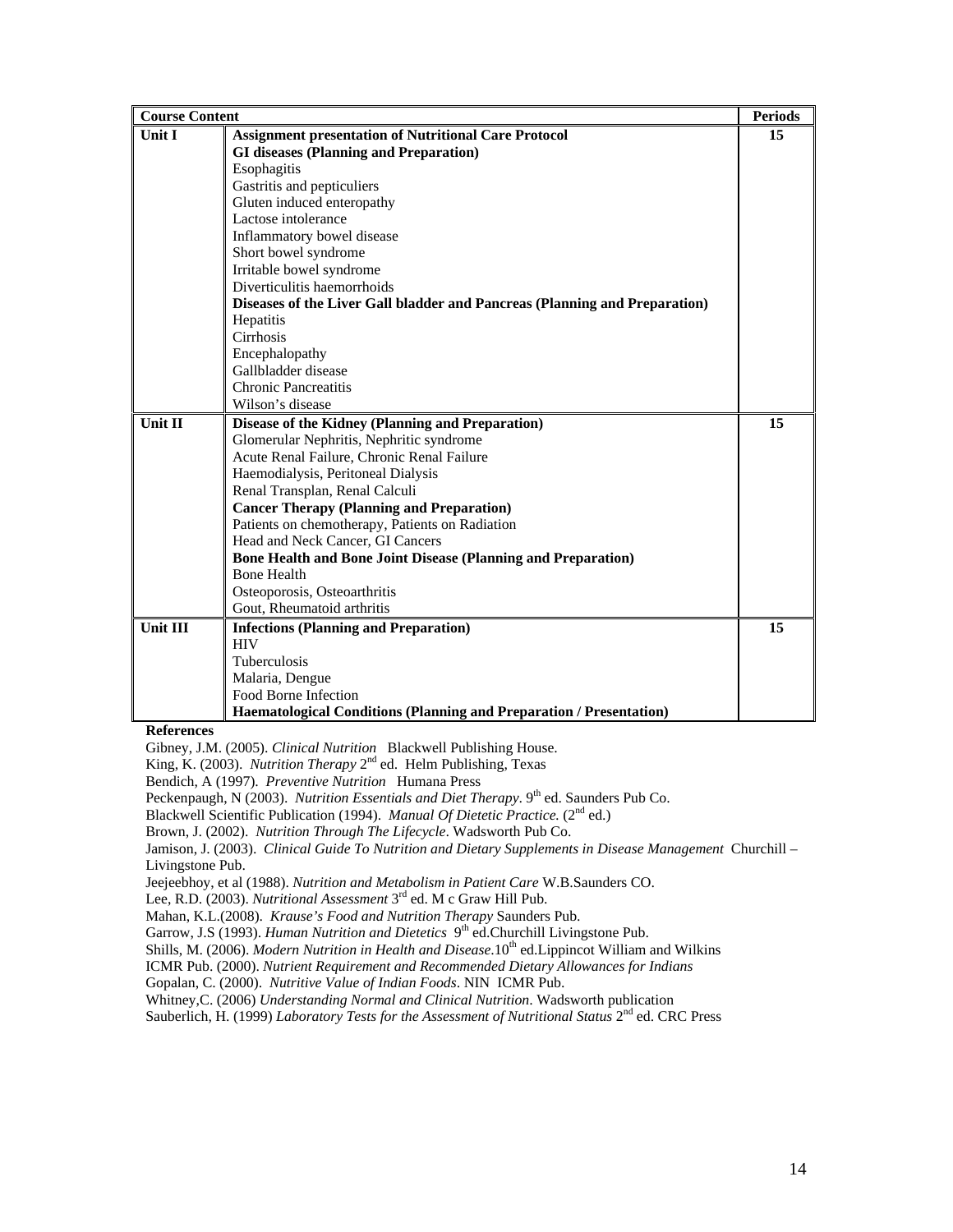| <b>Course Code</b>                                  | Title                                                                                                                                                                                                                                                                                                                                                                                                                                        | Periods/week | <b>Marks</b> | <b>Credits</b> |
|-----------------------------------------------------|----------------------------------------------------------------------------------------------------------------------------------------------------------------------------------------------------------------------------------------------------------------------------------------------------------------------------------------------------------------------------------------------------------------------------------------------|--------------|--------------|----------------|
| <b>PSHSIAP402</b>                                   | <b>DISSERTATION</b>                                                                                                                                                                                                                                                                                                                                                                                                                          | 10           | 150          | 8              |
| <b>Objectives</b><br>٠<br>٠<br>٠<br>specialization. | To provide students with an opportunity to conduct independent research in their specialization (i.e., Foods,<br>Nutrition and Dietetics; Human Development; and, Textile and Fashion Technology) under supervision.<br>To encourage students to work in conjunction with relevant industries, institutes, hospitals, schools, etc.<br>To assist students in developing general research skills as well as research skills specific to their |              |              |                |

- To encourage students to adopt best practices in research.
- To facilitate students in completing data collection/data entry/data analysis, and writing the remaining three chapters of the dissertation (Results, Discussion, Summary).
- To support students to complete and submit the dissertation for the viva voce examination, integrate feedback, submit the final copy of the dissertation, and write a research paper using the findings of their research.

## **Course Content**

| <b>UNIT I</b>  | <b>A. Completing Data Collection</b>                                                                        |  |  |  |  |
|----------------|-------------------------------------------------------------------------------------------------------------|--|--|--|--|
|                | <b>B. Completing Data Entry and Preliminary Analyses</b>                                                    |  |  |  |  |
|                | Entering all data; checking for data entry errors; running preliminary analyses.                            |  |  |  |  |
|                | <b>C. Analyzing Data and Reporting Results</b>                                                              |  |  |  |  |
|                | Analyzing data; interpreting findings; reporting results in figures/tables and text using scientific        |  |  |  |  |
|                | protocol; writing the third chapter of the dissertation, namely, the Results, by research objectives/       |  |  |  |  |
|                | questions/hypotheses; orally presenting the results and integrating feedback.                               |  |  |  |  |
| <b>UNIT II</b> | <b>A. Discussing Findings</b>                                                                               |  |  |  |  |
|                | Corroborating own findings with those in previous research and theory; explaining findings using            |  |  |  |  |
|                | relevant literature and communication with experts; discussing implications of findings for practice/       |  |  |  |  |
|                | industry/family/society; suggesting recommendations for future research; writing the fourth chapter         |  |  |  |  |
|                | of the dissertation, namely, the Discussion, using appropriate scientific protocol                          |  |  |  |  |
|                | <b>B. Summarizing Findings and Completing the Writing of the Dissertation</b>                               |  |  |  |  |
|                | Writing the fifth chapter of the dissertation, namely, the <i>Summary</i> ; writing the abstract; revising  |  |  |  |  |
|                | previous chapters as necessary; completing all other relevant work for the dissertation (e.g.,              |  |  |  |  |
|                | reference list, appendices, table of contents, and list of figures/tables); submitting the dissertation for |  |  |  |  |
|                | the viva voce examination.                                                                                  |  |  |  |  |
|                | C. Submission and Oral Defense; Writing of the Research Paper                                               |  |  |  |  |
|                | Orally defending the dissertation; integrating feedback into the final document; submitting the             |  |  |  |  |
|                | completed dissertation (hard copy and soft copy).                                                           |  |  |  |  |
|                | Using the dissertation to write a research paper; submitting the research paper (hard copy and soft         |  |  |  |  |
|                | copy).                                                                                                      |  |  |  |  |